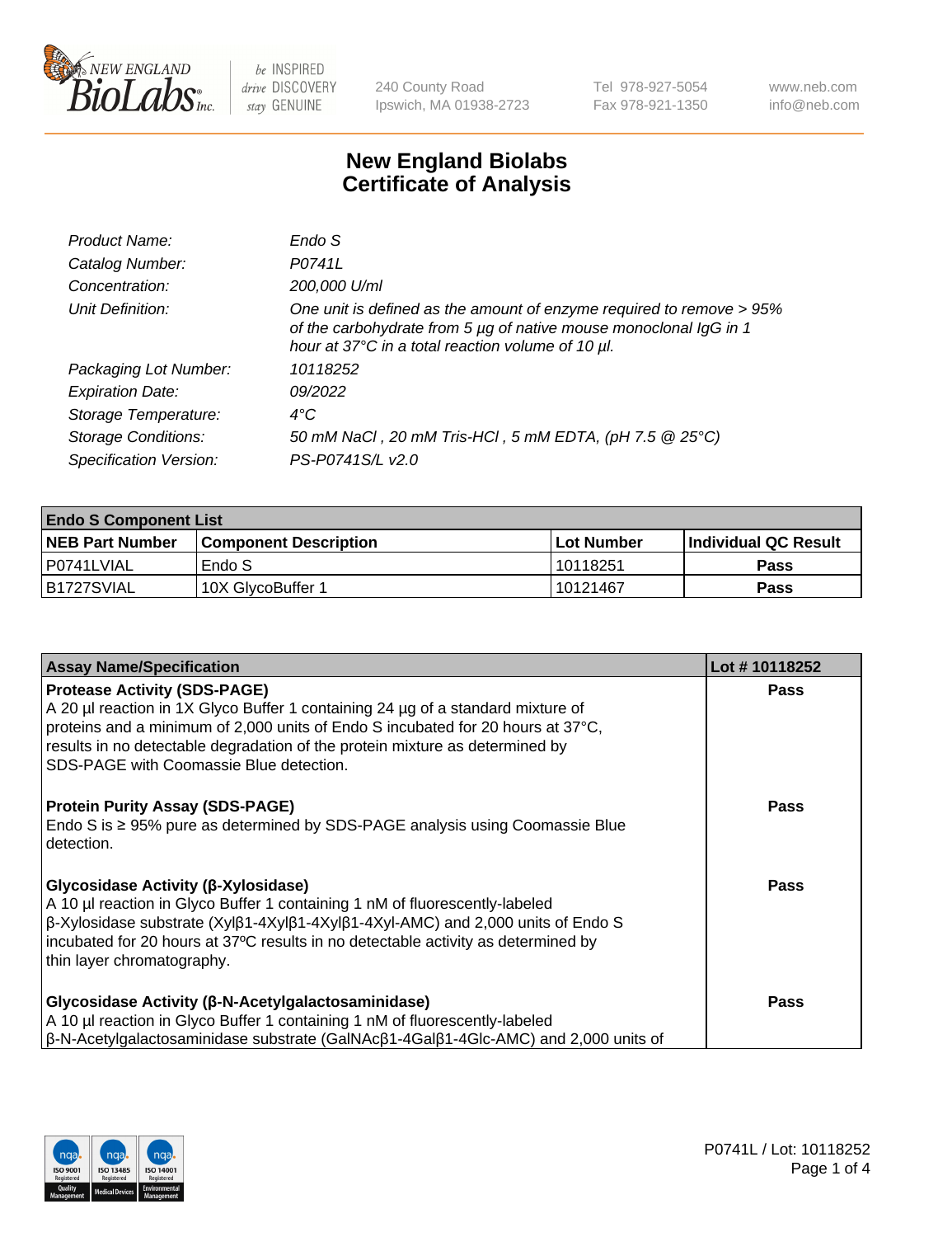

240 County Road Ipswich, MA 01938-2723 Tel 978-927-5054 Fax 978-921-1350

www.neb.com info@neb.com

| <b>Assay Name/Specification</b>                                                                                                                                                                                                                                                                                                                             | Lot #10118252 |
|-------------------------------------------------------------------------------------------------------------------------------------------------------------------------------------------------------------------------------------------------------------------------------------------------------------------------------------------------------------|---------------|
| Endo S incubated for 20 hours at 37°C results in no detectable activity as<br>determined by thin layer chromatography.                                                                                                                                                                                                                                      |               |
| Glycosidase Activity (β-Mannosidase)<br>A 10 µl reaction in Glyco Buffer 1 containing 1 nM of fluorescently-labeled<br>$\beta$ -Mannosidase substrate (Man $\beta$ 1-4Man $\beta$ 1-4Man-AMC) and 2,000 units of Endo S incubated<br>for 20 hours at 37°C results in no detectable activity as determined by thin layer<br>chromatography.                  | Pass          |
| Glycosidase Activity (β1-4 Galactosidase)<br>A 10 µl reaction in Glyco Buffer 1 containing 1 nM of fluorescently-labeled<br>β-Galactosidase substrate (Galβ1-4GlcNAcβ1-3Galβ1-4Glc-AMC) and 2,000 units of Endo<br>S incubated for 20 hours at 37°C results in no detectable activity as determined by<br>thin layer chromatography.                        | <b>Pass</b>   |
| Glycosidase Activity (β1-3 Galactosidase)<br>A 10 µl reaction in Glyco Buffer 1 containing 1 nM of fluorescently-labeled<br>β-Galactosidase substrate (Galβ1-3GlcNAcβ1-4Galβ1-4Glc-AMC) and 2,000 units of Endo<br>S incubated for 20 hours at 37°C results in no detectable activity as determined by<br>thin layer chromatography.                        | <b>Pass</b>   |
| Glycosidase Activity (a-Neuraminidase)<br>A 10 µl reaction in Glyco Buffer 1 containing 1 nM of fluorescently-labeled<br>α-Neuraminidase substrate (Neu5Acα2-3Galβ1-3GlcNAcβ1-3Galβ1-4Glc-AMC) and 2,000<br>units of Endo S incubated for 20 hours at 37°C results in no detectable activity as<br>determined by thin layer chromatography.                 | <b>Pass</b>   |
| Glycosidase Activity (α-Glucosidase)<br>A 10 µl reaction in Glyco Buffer 1 containing 1 nM of fluorescently-labeled<br>α-Glucosidase substrate (Glcα1-6Glcα1-4Glc-AMC) and 2,000 units of Endo S incubated<br>for 20 hours at 37°C results in no detectable activity as determined by thin layer<br>chromatography.                                         | <b>Pass</b>   |
| Glycosidase Activity (α-N-Acetylgalactosaminidase)<br>A 10 µl reaction in Glyco Buffer 1 containing 1 nM of fluorescently-labeled<br>α-N-Acetylgalactosaminidase substrate (GalNAcα1-3(Fucα1-2)Galβ1-4Glc-AMC) and 2,000<br>units of Endo S incubated for 20 hours at 37°C results in no detectable activity as<br>determined by thin layer chromatography. | Pass          |
| Glycosidase Activity (a1-6 Galactosidase)<br>A 10 µl reaction in Glyco Buffer 1 containing 1 nM of fluorescently-labeled<br>α-Galactosidase substrate (Galα1-6Galα1-6Glcα1-2Fru-AMC) and 2,000 units of Endo S<br>incubated for 20 hours at 37°C results in no detectable activity as determined by                                                         | Pass          |

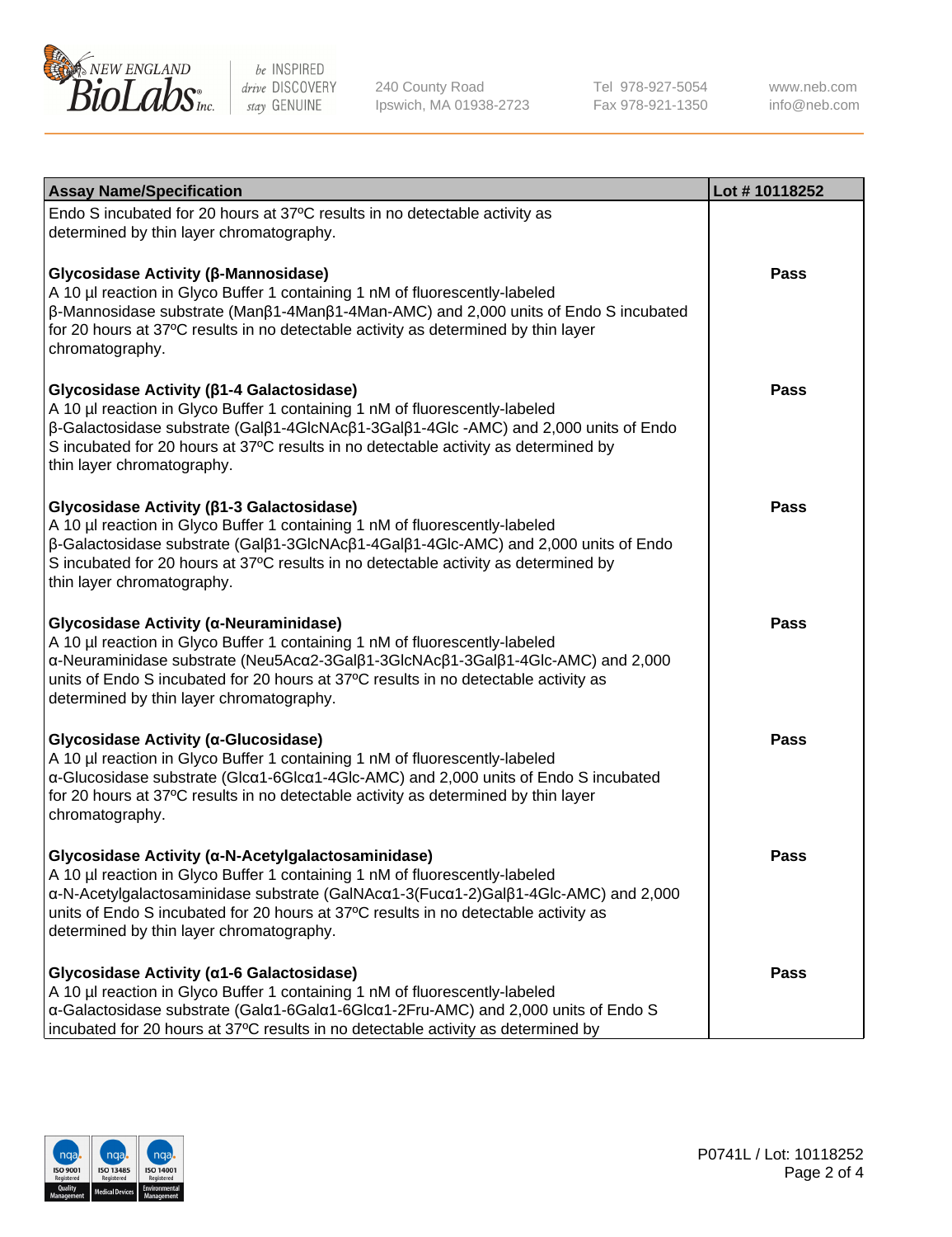

240 County Road Ipswich, MA 01938-2723 Tel 978-927-5054 Fax 978-921-1350 www.neb.com info@neb.com

| <b>Assay Name/Specification</b>                                                                                                                                                                                                                                                                                                                                              | Lot #10118252 |
|------------------------------------------------------------------------------------------------------------------------------------------------------------------------------------------------------------------------------------------------------------------------------------------------------------------------------------------------------------------------------|---------------|
| thin layer chromatography.                                                                                                                                                                                                                                                                                                                                                   |               |
| Glycosidase Activity (α1-6 Mannosidase)<br>A 10 µl reaction in Glyco Buffer 1 containing 1 nM of fluorescently-labeled<br>α-Mannosidase substrate (Μanα1-6Μanα1-6(Μanα1-3)Man-AMC) and 2,000 units of Endo S<br>incubated for 20 hours at 37°C results in no detectable activity as determined by<br>thin layer chromatography.                                              | Pass          |
| Glycosidase Activity (α1-3 Mannosidase)<br>A 10 µl reaction in Glyco Buffer 1 containing 1 nM of fluorescently-labeled<br>α-Mannosidase substrate (Manα1-3Manβ1-4GlcNAc-AMC) and 2,000 units of Endo S<br>incubated for 20 hours at 37°C results in no detectable activity as determined by<br>thin layer chromatography.                                                    | <b>Pass</b>   |
| Glycosidase Activity (α1-3 Galactosidase)<br>A 10 µl reaction in Glyco Buffer 1 containing 1 nM of fluorescently-labeled<br>a-Galactosidase substrate (Gala1-3Galß1-4GlcNAc-AMC) and 2,000 units of Endo S<br>incubated for 20 hours at 37°C results in no detectable activity as determined by<br>thin layer chromatography.                                                | <b>Pass</b>   |
| Glycosidase Activity (α1-3 Fucosidase)<br>A 10 µl reaction in Glyco Buffer 1 containing 1 nM of fluorescently-labeled<br>α-Fucosidase substrate (Fucα1-3Galβ1-4GlcNAcβ1-3Galβ1-4Glc-AMC) and 2,000 units of<br>Endo S incubated for 20 hours at 37°C results in no detectable activity as<br>determined by thin layer chromatography.                                        | Pass          |
| Glycosidase Activity (a1-2 Fucosidase)<br>A 10 µl reaction in Glyco Buffer 1 containing 1 nM of fluorescently-labeled<br>α-Fucosidase substrate (Fucα1-2Galβ1-4Glc-AMC) and 2,000 units of Endo S incubated<br>for 20 hours at 37°C results in no detectable activity as determined by thin layer<br>chromatography.                                                         | <b>Pass</b>   |
| Glycosidase Activity (Endo F1, F2, H)<br>A 10 µl reaction in Glyco Buffer 1 containing 1 nM of fluorescently-labeled Endo F1,<br>F2, H substrate (Dansylated invertase high mannose) and 2,000 units of Endo S<br>incubated for 20 hours at 37°C results in no detectable activity as determined by<br>thin layer chromatography.                                            | Pass          |
| <b>Functional Test (Magnetic Beads, Enzyme Removal)</b><br>Magnetic chitin beads (50 µl) were equilibrated and incubated with 2,000 units of<br>Endo S in 300 µl of 50mM ammonium formate, pH 4.4. The beads were pelleted using a<br>magnetic separation rack. No Endo S was detected in the supernatant as determined by<br>activity assay and mass spectrometry analysis. | Pass          |